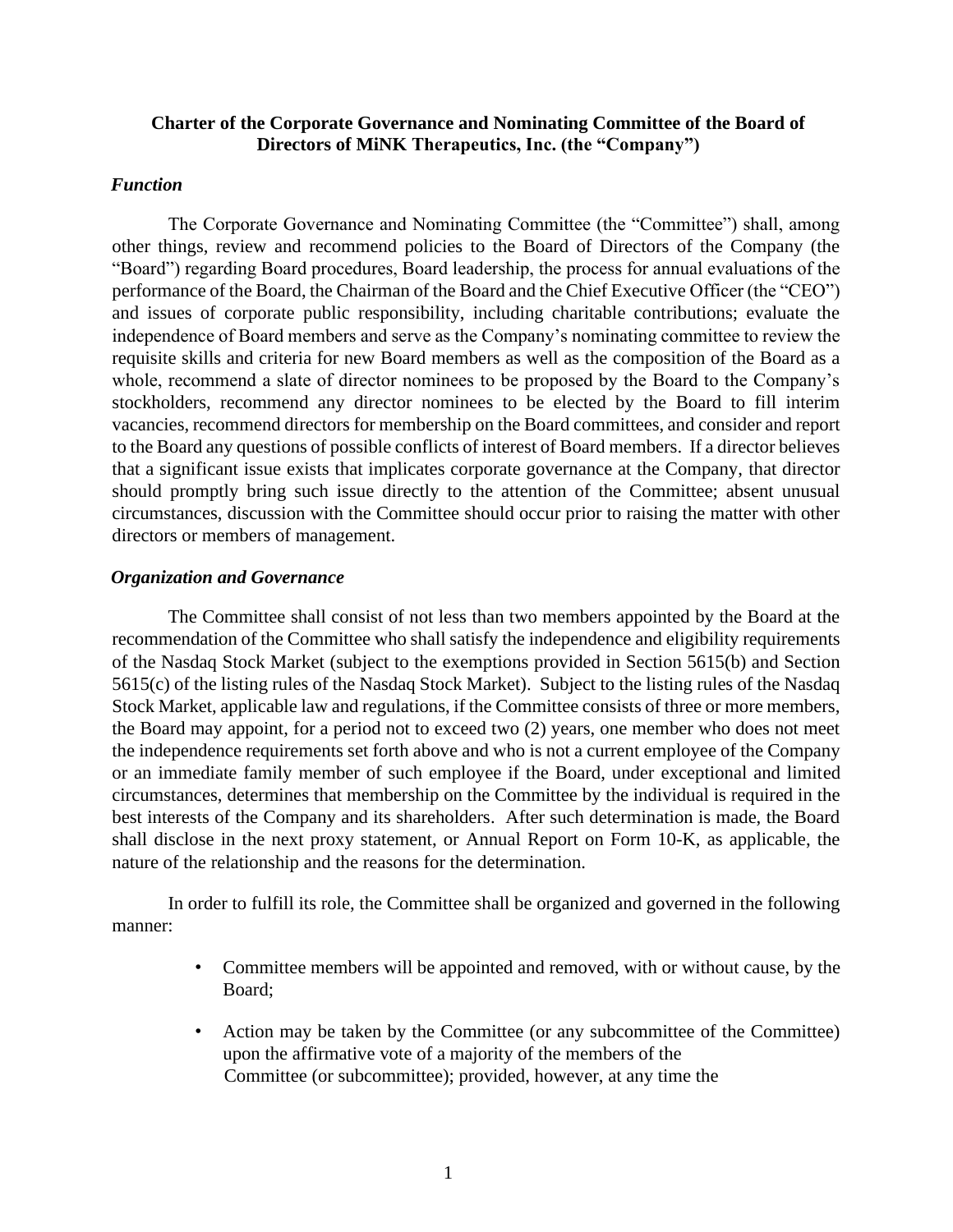Committee consists of two members, if one member recuses himself or herself due to a potential conflict of interest, action may be taken by the other member;

- The Committee shall hold regularly scheduled meetings and such special meetings as circumstances dictate. Any member of the Committee may call a meeting of the Committee upon due notice to each other member at least twenty-four hours prior to the meeting (provided that participation in any meeting shall be deemed to constitute waiver of any deficiency in such notice);
- Action may be taken by the Committee without a meeting if all of the members of the Committee indicate their approval thereof in writing or by electronic transmission; and
- The Committee shall have the authority to delegate to subcommittees of the Committee any responsibilities of the full Committee.

# *Management Oversight*

The Committee shall oversee the development and presentation to the Board of management's plans for succession to senior management positions in the Company, including the position of CEO.

### *Other*

The Committee shall:

- Periodically review and assess the adequacy of this charter and submit any changes to the Board for approval;
- Periodically perform an evaluation of the performance of the Committee and report to the Board on the results of such evaluation;
- Periodically evaluate the Company's Code of Business Conduct and Ethics (including the Company's Policy Statement on Insider Trading and Disclosure by Company Personnel, Directors and Executive Officers) and, if appropriate, recommend changes thereto; and
- Review such other matters as the Board or the Committee shall deem appropriate.

# *Powers of the Corporate Governance and Nominating Committee*

In order to fulfill its role, the Committee shall have the authority to retain and terminate a search firm to assist in the identification of director candidates, and have the authority to approve the search firm's fees and other retention terms. The Committee shall also have the authority to obtain advice and assistance from internal or external legal, accounting or other advisors and to authorize payment of such advisors with Company funds.